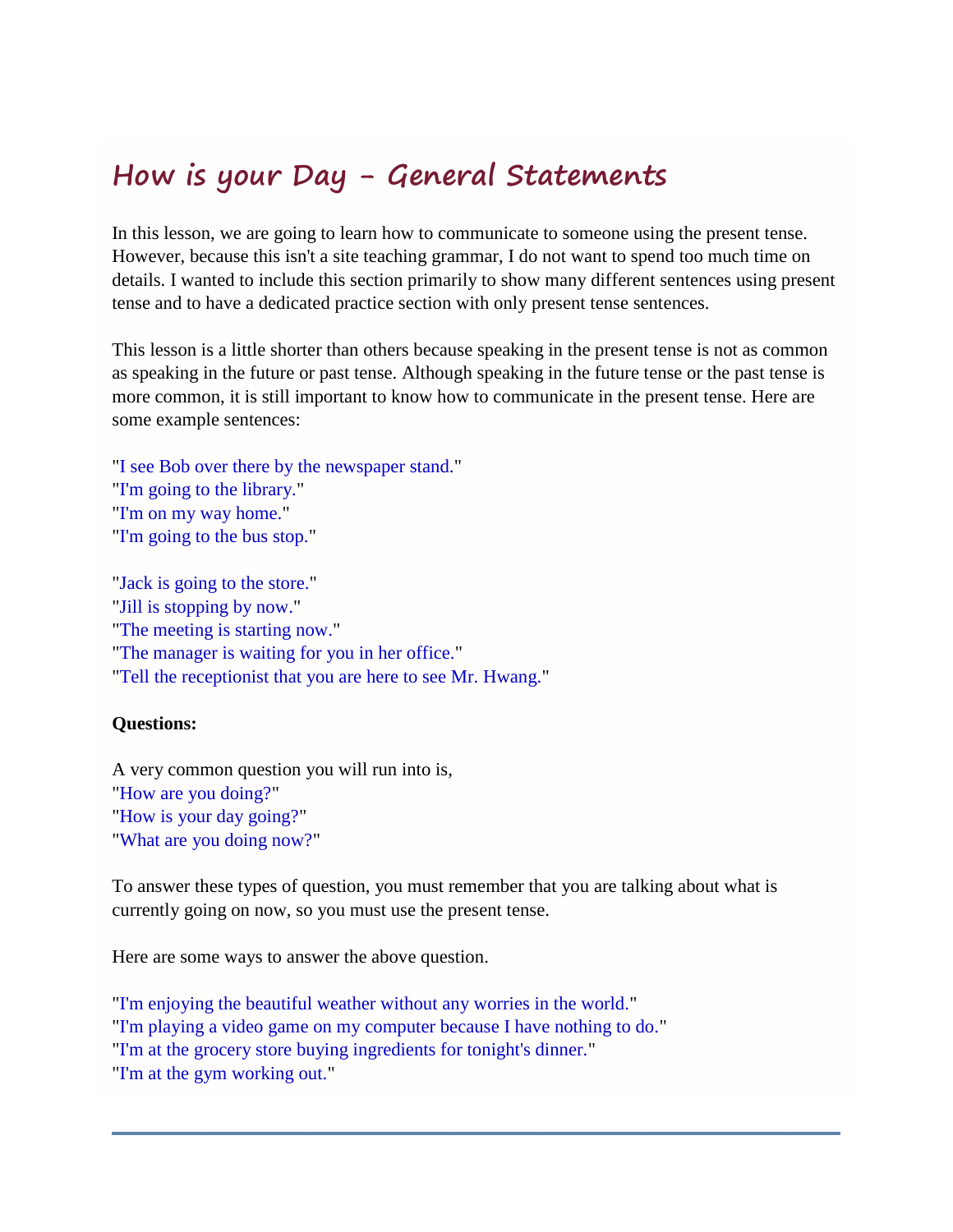As you can see, each sentence is starting with, 'I am' instead of 'I will be' or 'I was.' We will discuss past tense and future tense in the next sessions.

More descriptive answers you can give are the following:

"I'm pretty busy right now. I'm doing my homework because I have an exam tomorrow." "My project deadline is coming up, so I'm currently in the process of finishing my tasks." "I'm taking the day off from work today because I have so many errands. I'm going to the post office to send some packages to my friends." "I'm looking for a job. The job market does not look that great, but I can't give up." "I'm applying for a job at a consulting firm in Taiwan." "I'm listening to music while thinking about my situation."

## **How is your day - Example Conversation**

The present tense is more common in writing. As you can see by all the explanations I am giving, they are all written in the present tense. That is because it is instructional. Instructional writing is more commonly written in present tense. However, stories in novels are written in past tense.

The reason past and future tense is used more commonly than present tense when speaking is because usually you are telling someone what you have done or what you plan on doing. Speaking in the present tense is used primarily to tell someone what you are currently doing.

As in previous lessons in 'Bored and Greeting' it is very common to have a conversation using the present tense when you run into somebody or when you make or receive a phone call.

Let's use this time now to incorporate what we have learned so far.

Person A: "Hi Jack. What are you doing?" Person B: "Hi Mary. I'm filling out a job application." Person A: "Are you finished with school already?" Person B: "No. I have one more semester, but it would be great to have a job lined up." Person A: "How is your day going?" Person B: "Quite busy. I'm preparing for my presentation tomorrow on our marketing strategy. I'm not even half done yet." Person A: "You must feel stressed out now."

Person B: "That's an understatement."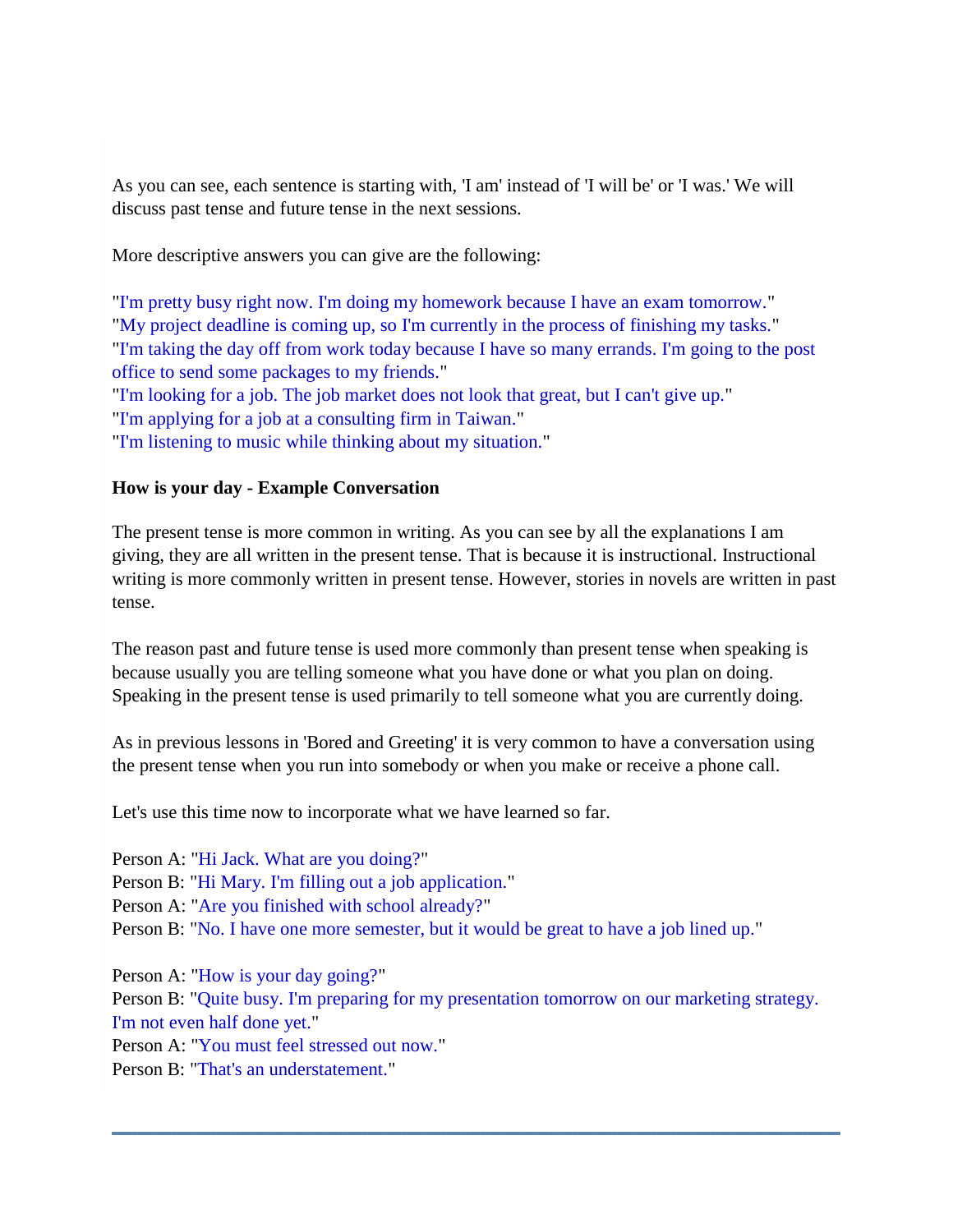Person A: "What are you doing now?" Person B: "I'm playing pool with my friends at a pool hall." Person A: "I didn't know you play pool. Are you having fun?" Person B: "I'm having a great time. How about you? What are you doing?" Person A: "I'm taking a break from my homework. There seems to be no end to the amount of work I have to do." Person B: "I'm glad I'm not in your shoes."

## **How is your day - Interactive Practice**

Click on Listen All and follow along. After becoming comfortable with the entire conversation, become Person A by clicking on the Person A button. You will hear only Person B through the audio file. There will be a silence for you to repeat the sentences of Person A. Do the same for Person B. The speed of the conversation is native speed. Use the pause button if the pause between each sentence is too fast for you. After practicing several times, you will be able to speak as fast as a native.

1

- A: "What are you doing now?"
- B: "I'm watching TV."
- A: "What are you watching?"
- B: "I'm watching Friends. What are you doing?"
- A: "I'm doing my homework, but I really need to take a break."
- B: "You want to do something?"
- A: "Yes. But I shouldn't. I got to finish my assignment now."
- B: "Alright. Call me later then."
- A: "OK. Bye."

 $\mathcal{L}$ 

- A: "Where are you going now?"
- B: "I'm going to the bank."
- A: "Aren't you supposed to be at work?"
- B: "I'm working now. I'm making a deposit for our company."
- A: "Where do you work?"
- B: "I work for a restaurant as a controller."
- A: "Wow. That's great."
- B: "Great seeing you. I have to go now. I'll talk to you later."